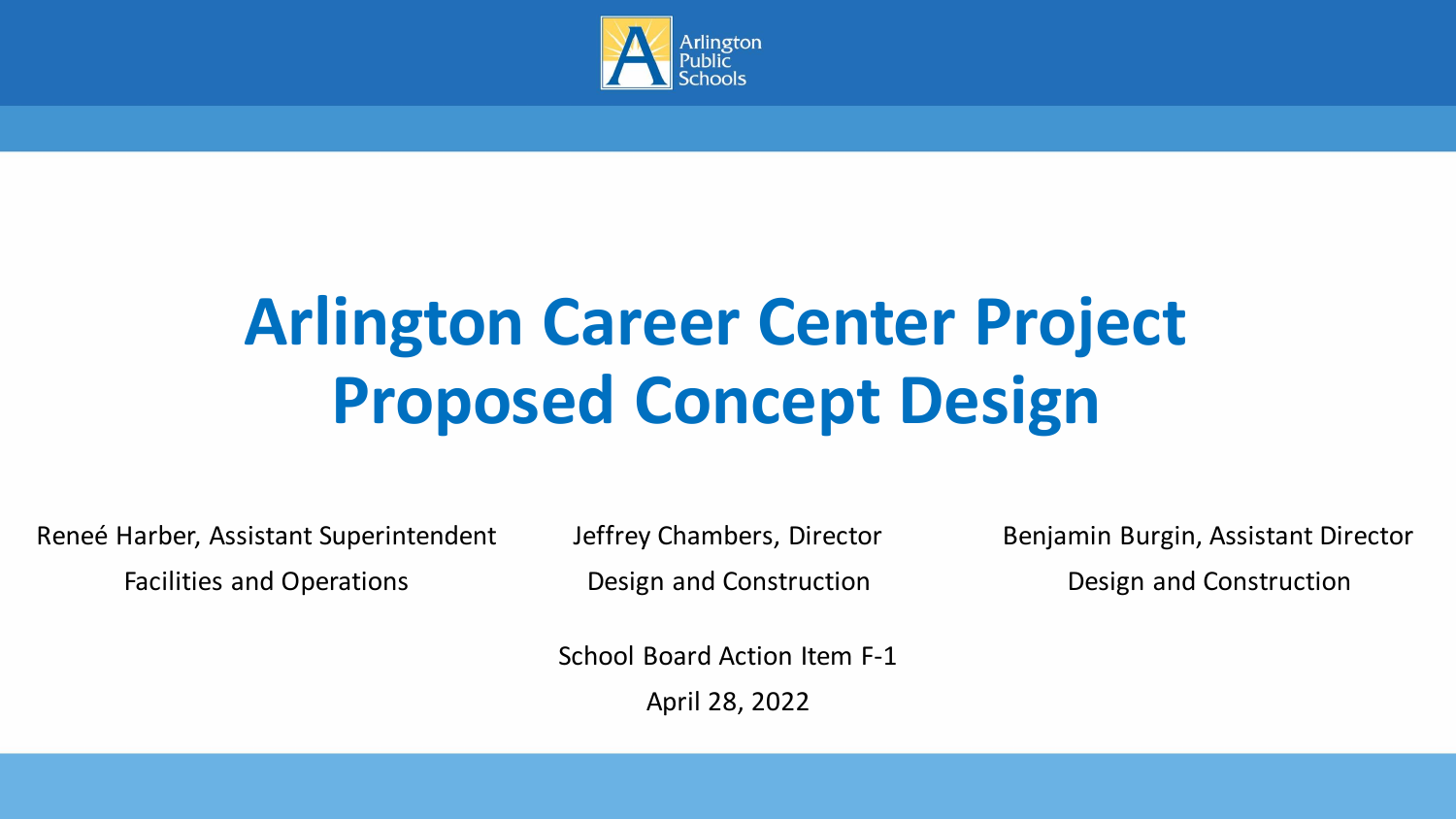

- Staff presented this item for information at the April 7, 2022, School Board meeting.
- No changes to the project information were made.



**View from Southeast Corner along S Walter Reed Dr.**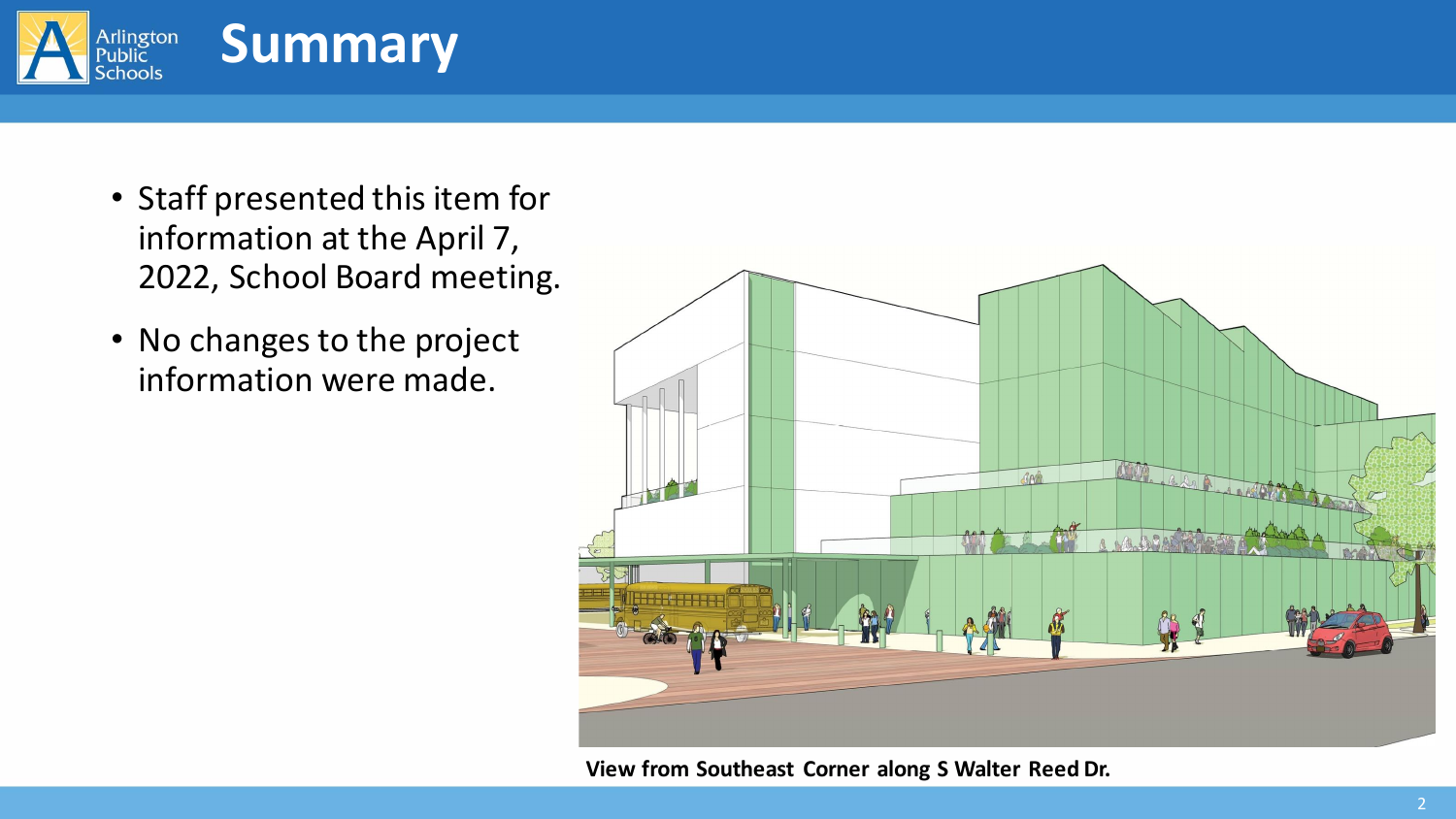

I move that the School Board take the following actions:

- Approve the revised **Base** and **Alternative Educational Specifications (Ed. Specs.);**
- Approve the revised Project Requirements as shown below;

| <b>ACC Project Requirements</b>                                             | <b>Base Ed. Specs.</b>                                                                                | Alt. Ed. Specs. |
|-----------------------------------------------------------------------------|-------------------------------------------------------------------------------------------------------|-----------------|
| <b>Maximum Capacity</b>                                                     | 1,795                                                                                                 | 1,345           |
| <b>Instructional Programs</b><br>(identified in the Ed. Specs.)             | Arlington Tech, Academic Academy, EL, PEP,<br>CTE from neighborhood High Schools                      |                 |
| <b>Estimated total project cost</b><br>(in millions)                        | \$174.62                                                                                              | \$158.29        |
| Site facilities (playgrounds, fields,<br>structured/surface parking, etc.)  | As generally shown on the Concept Design Site Plans (Exhibit A)<br>and Campus Aerial View (Exhibit B) |                 |
| Approximate building size<br>(in square feet, identified in the Ed. Specs.) | 269,122                                                                                               | 234,892         |
| Year complete                                                               | December 2025 (new building)<br>April 2027 (all construction phases)                                  |                 |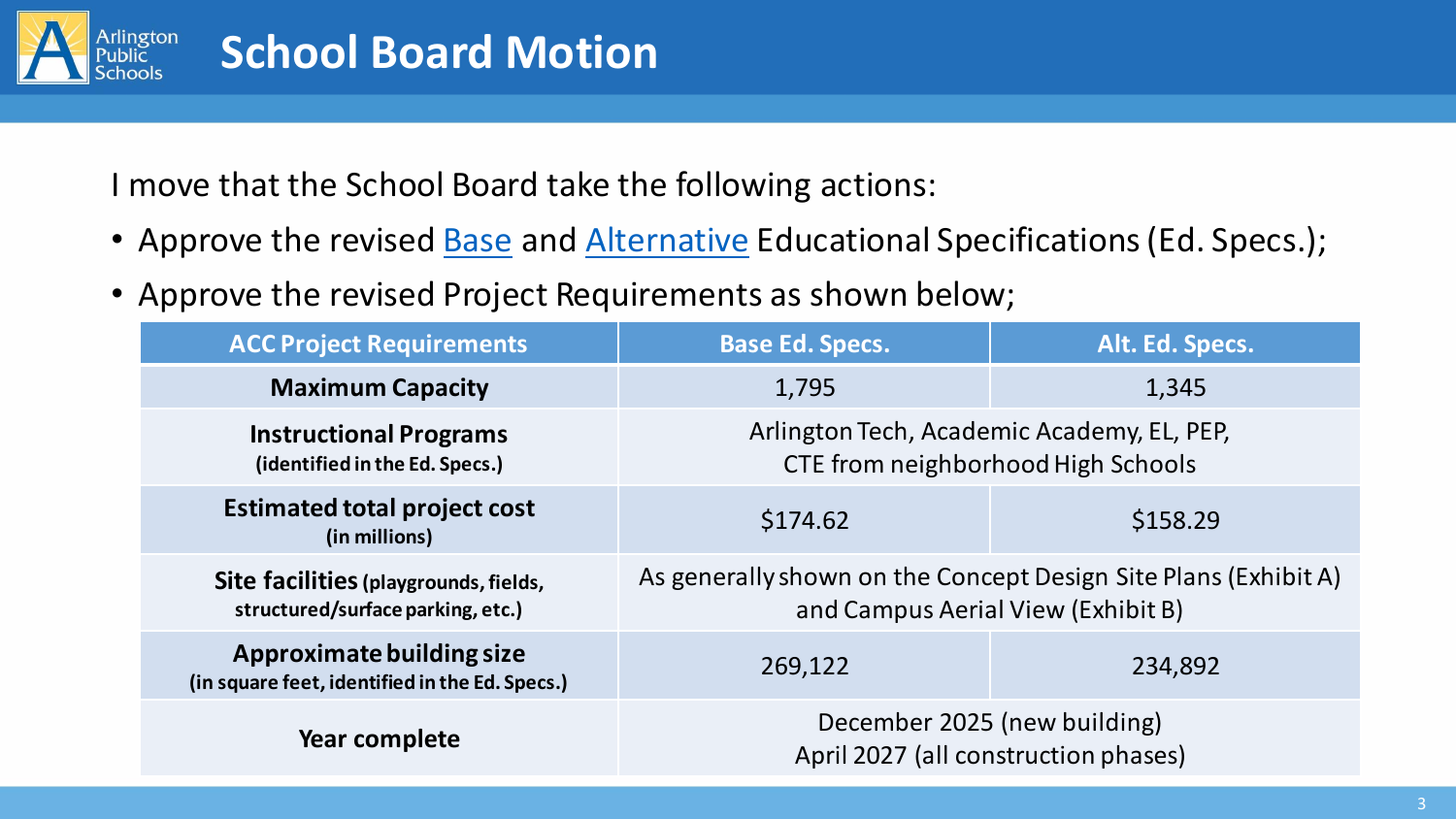

I further move that the School Board take additional actions:

- Direct staff to begin the Schematic Design phase and at its conclusion present to the School Board for approval a proposed:
	- Schematic Design and reconciled cost estimate meeting the Base Ed. Specs.; and
	- An alternative Schematic Design and reconciled cost estimate meeting the Alternative Ed. Specs., designed to accommodate a future addition.
- Include the Arlington Career Center project, based on the approved Project Requirements, in the Superintendent's Proposed FY 2023-32 CIP.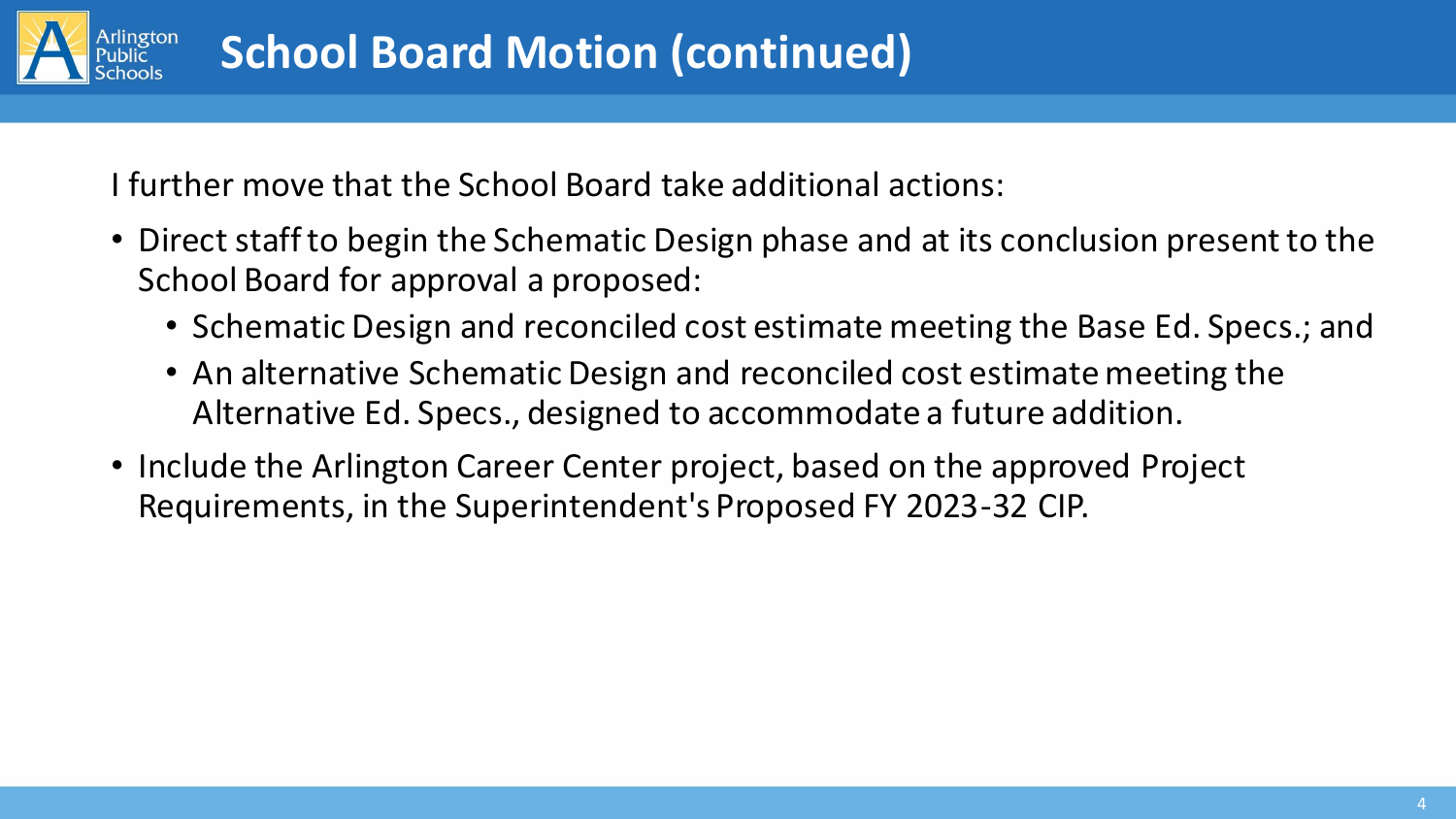